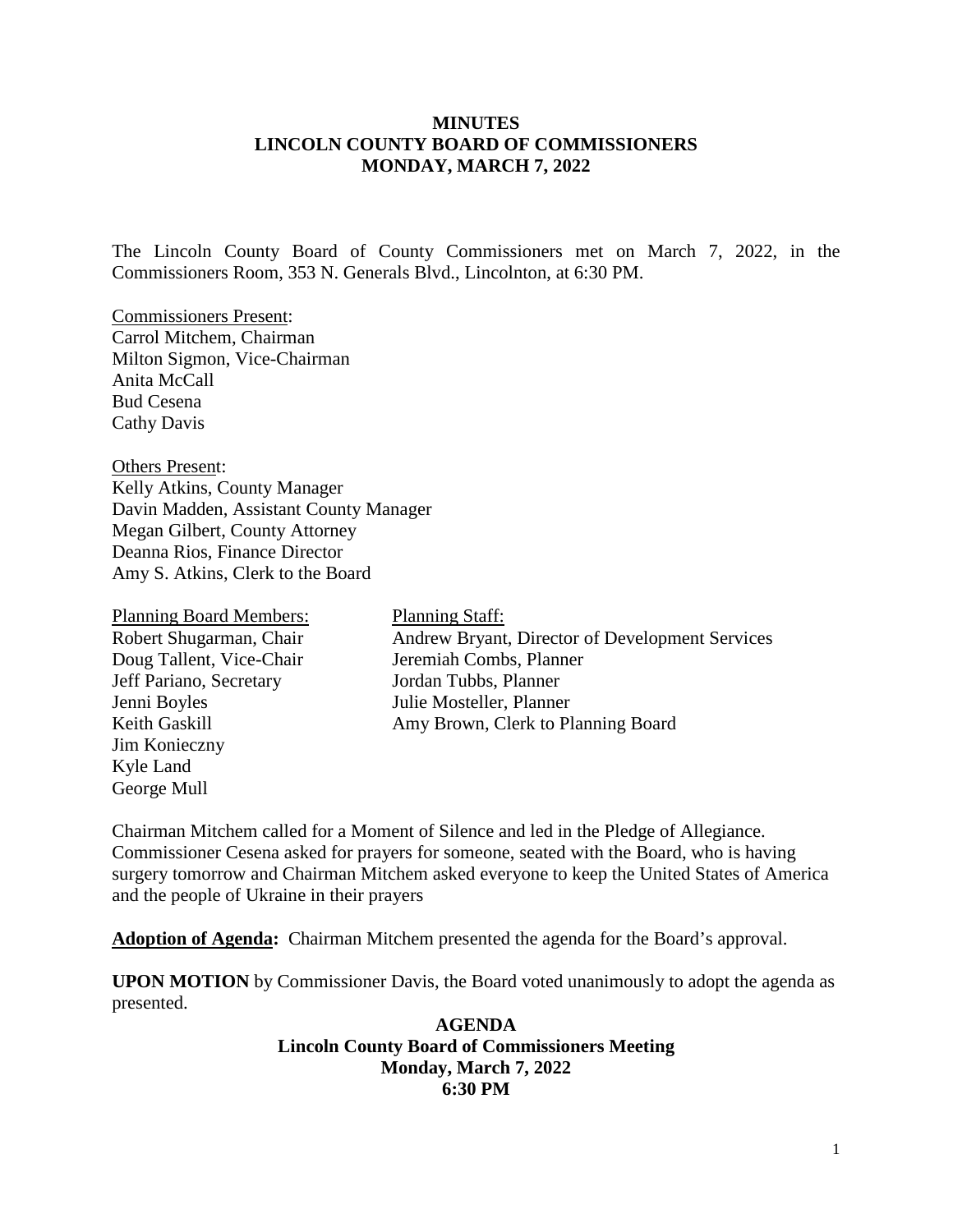## **Lincoln County Administration Office 353 N. Generals Blvd Lincolnton, NC 28092**

Call to Order – Chairman Mitchem

Moment of Silence

Pledge of Allegiance

- 1. Adoption of the Agenda
- 2. Consent Agenda
	- a. Approval of Minutes [February 21, 2022](https://www.lincolncounty.org/DocumentCenter/View/18615/022122)
	- b. [Performance Guarantee \(IG #119\) -](https://www.lincolncounty.org/DocumentCenter/View/18580/030722Item2b) Bella Vista Phase 1
	- c. Waived fees [Lincoln County Homeschool Prom](https://www.lincolncounty.org/DocumentCenter/View/18616/030722Item2c)
- 3. [Requests from Lincoln County Schools](https://www.lincolncounty.org/DocumentCenter/View/18601/030722Item3) Dr. Aaron Allen and Beth McCraw
	- a. Budget Amendment for FY 22 to cover the State, Federal and Local Shortfall from the State giving salary increases with the new budget passed in December after FY was already in progress.
	- b. Request for Support for the Public School Capital Fund Grant Application
- 4. [Zoning Public Hearings](https://www.lincolncounty.org/DocumentCenter/View/18581/030722Item3) Jeremiah Combs

## **Joint Public Hearings with Planning Board - Legislative Cases:**

[CZ #2022-1 Shannon C. Bingham, applicant](https://www.lincolncounty.org/DocumentCenter/View/18570/030722Item3a) (Parcel ID# 57055) A request to rezone a 13.1-acre tract from R-R (Rural Residential) to CZ B-G (Conditional Zoning General Business) to permit a self-storage facility. The property is located about 400 feet west of the intersection of N.C. 18 and N.C. 10 in Northbrook Township.

[CZ #2022-2 Stronach Properties, Inc., applicant](https://www.lincolncounty.org/DocumentCenter/View/18571/030722Item3b) (Parcel ID# 11999 and 74248) A request to rezone a 2.1-acre tract from R-R (Rural Residential) to CZ B-G (Conditional Zoning General Business) to permit a 10,500-square foot retail store. The property is located on the north side of Smokey Dan Kennel Road at the intersection with N.C. 10 in Northbrook Township.

[ZMA #687 Scott Holliday, applicant](https://www.lincolncounty.org/DocumentCenter/View/18572/030722Item3c) (Parcel ID# 71285) A request to rezone a 2.36-acre tract from R-SF (Residential Single-Family) to R-S (Suburban Residential). The property is located on the east side of Salem Church Road about 1000 feet south of the intersection with Hill Road in Ironton Township.

[ZMA #688 Lincoln County Planning and Inspections Department, applicant \(](https://www.lincolncounty.org/DocumentCenter/View/18573/030722Item3d)Parcel ID# 32044 and 79143) A request to rezone a 11.1-acre tract from PD-R (Planned Development-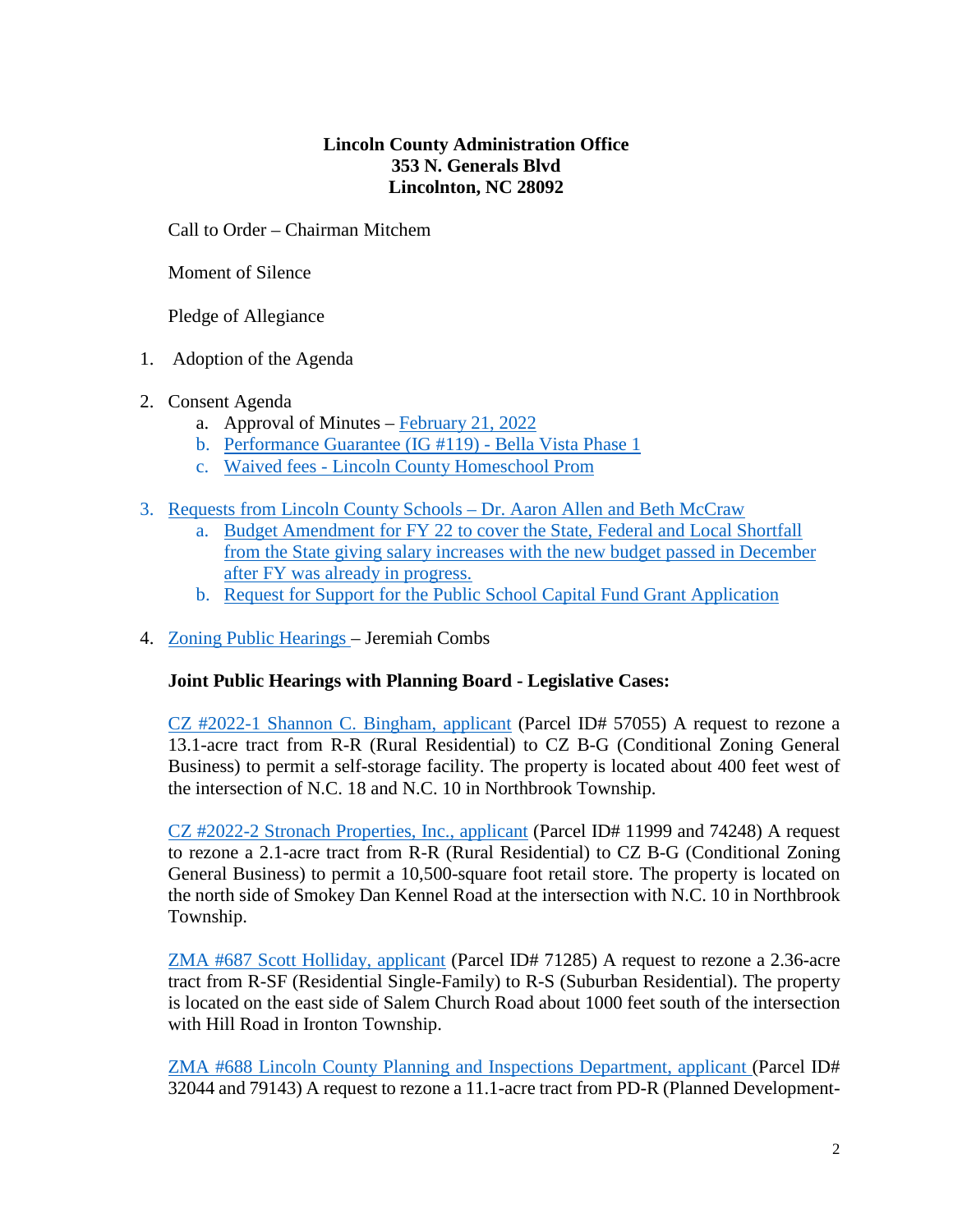Residential) to R-SF (Residential Single-Family). The property is located on the north side of Graham Road at Captains Way in Catawba Springs Township.

[UDO Proposed Amendment #2022-1 Lincoln County Planning and Inspections](https://www.lincolncounty.org/DocumentCenter/View/18574/030722Item3e)  [Department, applicant](https://www.lincolncounty.org/DocumentCenter/View/18574/030722Item3e) A proposal to amend Section 9.8.7 to apply Level of Service standards where new public streets intersect an existing street and to amend Section 9.8.8 to eliminate the Application Modification Method of participating in the funding of a future intersection improvement to minimize the traffic-related effects identified in a traffic impact analysis.

## **Following the joint meeting, the Lincoln County Board of Commissioners will hold public hearings to consider the following** *QUASI JUDICIAL* **matters:**

[PA #53 John Wilson, applicant](https://www.lincolncounty.org/DocumentCenter/View/18575/030722Item3f) (Parcel ID# 76901) A request for preliminary plat approval for a 9-lot residential subdivision served by a new road. The 10.5-acre site is located on the south side of Grigg Road about 600 feet east of the intersection with Cat Square Road in Howards Creek Township.

[WSSUP #29 Stronach Properties, Inc., applicant](https://www.lincolncounty.org/DocumentCenter/View/18576/030722Item3g) (Parcel ID# 11999 and 74248) A request for a special use permit to exceed 12% impervious surface area in the Indian Creek WS-II Protected Area watershed district as a special nonresidential intensity allocation under the 10/70 option. The applicant is proposing to develop a 2.1-acre site for a retail store, with 42% impervious surface area. The property is located on the north side of Smokey Dan Kennel Road at the intersection with N.C. 10 in Northbrook Township.

- 5. [Updated Bylaws for the Council on Aging –](https://www.lincolncounty.org/DocumentCenter/View/18577/030722Item4) Kathryn Saine
- 6. [Audit Contract](https://www.lincolncounty.org/DocumentCenter/View/18578/030722Item5) Deanna Rios
- 7. [Approval and Acceptance of \\$40,000 SLNC Adapting Technology Grant Funds](https://www.lincolncounty.org/DocumentCenter/View/18579/030722Item6) Jennifer Sackett
- 8. Public Comments
- 9. [Finance Officer's Report](https://www.lincolncounty.org/DocumentCenter/View/18602/030722Item9) Deanna Rios
- 10. Other Business
- 11. Closed Session Pursuant to NCGS 143.318.11(a)

(3) To consult with an attorney employed or retained by the public body in order to preserve the attorney-client privilege between the attorney and the public body, which privilege is hereby acknowledged.

(5) To establish, or to instruct the public body's staff or negotiating agents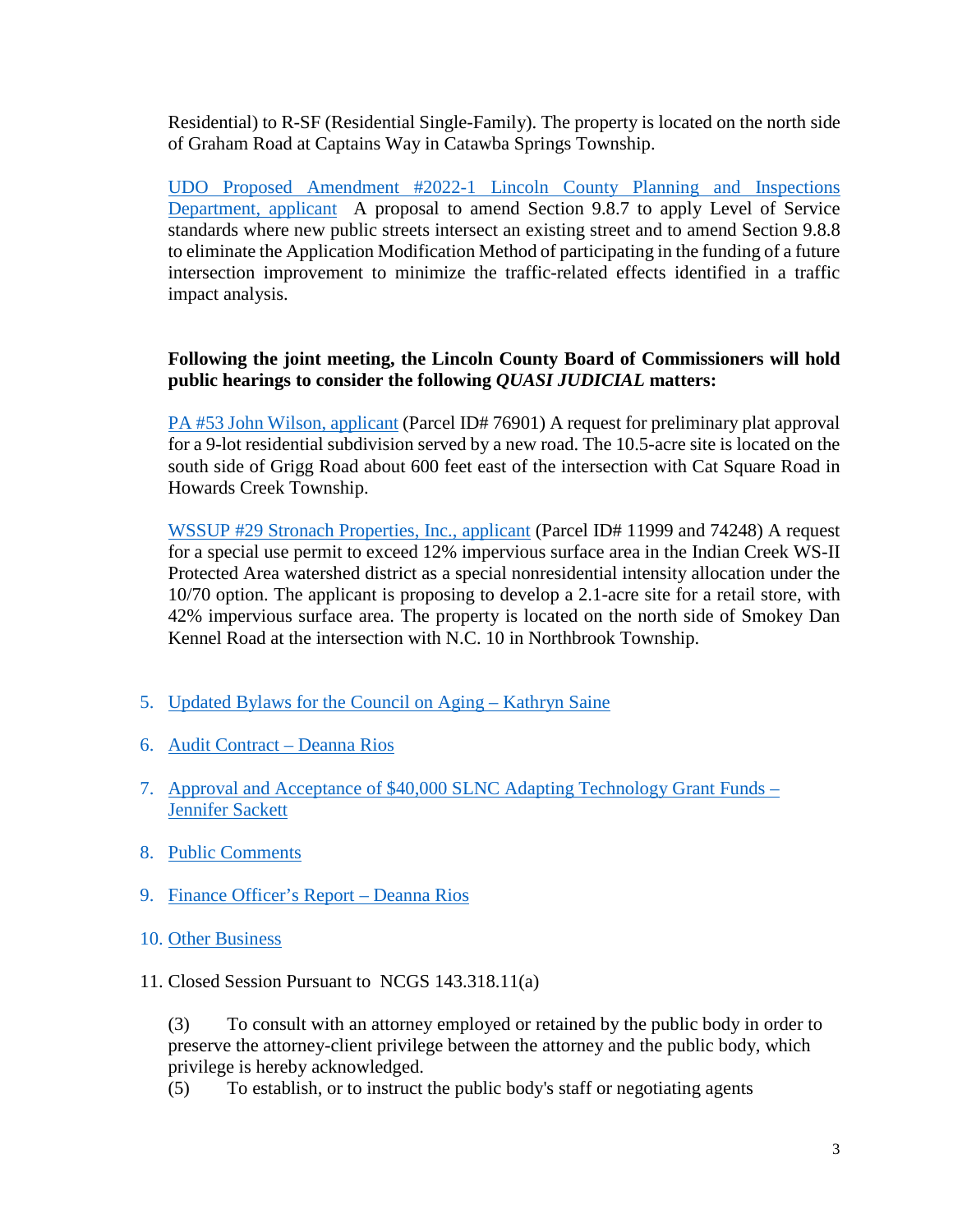concerning the position to be taken by or on behalf of the public body in negotiating (i) the price and other material terms of a contract or proposed contract for the acquisition of real property by purchase, option, exchange, or lease; or (ii) the amount of compensation and other material terms of an employment contract or proposed employment contract. (6) To consider the qualifications, competence, performance, character, fitness, conditions of appointment, or conditions of initial employment of an individual public officer or employee or prospective public officer or employee; or to hear or investigate a complaint, charge, or grievance by or against an individual public officer or employee

#### Adjourn

\*\*\* To watch the livestream feed of the meeting, please see Council (viebit.com). Please note this link will only be active at during the meeting time \*\*\*

**Consent Agenda:** Commissioner Sigmon pointed out that on the Performance Guarantee document from Liberty Mutual it only says Lincoln County and not North Carolina.

**UPON MOTION** by Commissioner Sigmon, the Board voted unanimously to approve the Consent Agenda as presented.

Consent Agenda

- a. Approval of Minutes [February 21, 2022](https://www.lincolncounty.org/DocumentCenter/View/18615/022122)
- b. [Performance Guarantee \(IG #119\) -](https://www.lincolncounty.org/DocumentCenter/View/18580/030722Item2b) Bella Vista Phase 1
- c. Waived fees [Lincoln County Homeschool Prom](https://www.lincolncounty.org/DocumentCenter/View/18616/030722Item2c)

## **[Requests from Lincoln County Schools](https://www.lincolncounty.org/DocumentCenter/View/18601/030722Item3) – Dr. Aaron Allen and Beth McCraw:**

**Budget Amendment for FY 22 to cover the State, Federal and Local Shortfall from the State giving salary increases with the new budget passed in December after FY was already in progress:** Dr. Aaron Allen, Superintendent for Lincoln County Schools, asked the Board for a budget amendment for FY 22 to cover the state, federal, and local shortfall from the State giving salary increases with the new budget passed in December after their FY was already in progress. The request is for \$1.6 million, which will cover the shortfall.

**UPON MOTION** by Commissioner Cesena, the Board voted unanimously to approve the budget amendment as presented.

**Request for Support for the Public School Capital Fund Grant Application:** Dr. Aaron Allen asked for the Commissioners support for the Public School Capital Fund Grant application that is to be submitted by March 15, 2022. This grant would be for a capital project for a potential joint venture between Gaston College Industrial Group and Lincoln County Schools.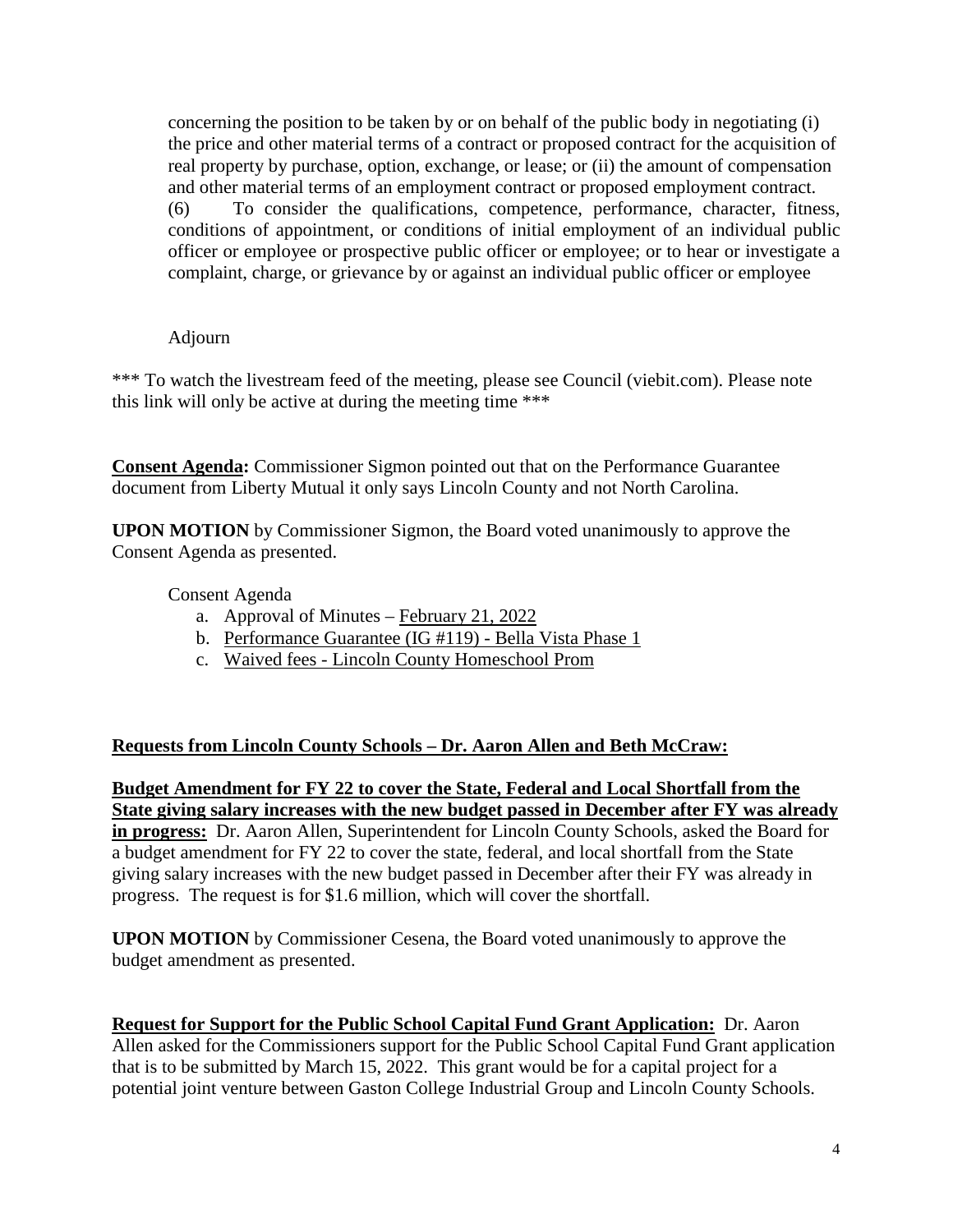The grant is a \$40 million grant and there would be a 5% match if the grant is awarded. He asked for the support of the Commissioners.

**UPON MOTION** by Commissioner Davis, the Board voted unanimously to approve the request for support for the Public School Capital Fund Grant Application as presented.

**Zoning Public Hearings:** Megan Gilbert, County Attorney, presented information concerning legislative and quasi-judicial hearings. She asked if any Board member has a conflict regarding any of the quasi-judicial cases. Nothing was disclosed.

Jeremiah Combs presented the following cases:

#### **CZ #2022-1 Shannon Bingham, applicant:**

#### **Request**

The applicant is requesting the rezoning of a 13.1-acre tract from R-R (Rural Residential) to CZ B-G (Conditional Zoning General Business) to permit a self-storage facility. Under the Unified Development Ordinance, self-storage facilities with less than 50,000 square feet of gross floor area are classified as a special use in the B-G (General Business) district. The minutes from a January 25, 2022 community involvement meeting are included with the rezoning application. The proposed site plan indicates the initial phase would be a single building, measuring 30 feet by 80 feet; future phases are labeled on the site plan. Gated access and vegetative buffers are also labeled on the site plan.

## **Site Area and Description**

The subject property is located about 400 feet west of the intersection of N.C. 18 and N.C. 10 in Northbrook Township. The property is surrounded by property zoned R-R. Land uses in this area are primarily residential and agricultural with a few nearby business uses. This property is designated by the Lincoln County Land Use Plan as Rural Living, suitable for large lots, abundant open space and a high degree of separation between buildings with small nodes of commercial development serving the daily needs of surrounding residents. Additional Information Permitted uses Under current R-R zoning: Single Family Dwellings, Agricultural uses, Daycare Facility, Place of Worship, and Recreation Facilities. Under proposed CZ B-G zoning: Self Storage up to 50,000 sq. ft. Adjoining zoning and uses North: Rural Residential (R-R) - Undeveloped Lot South: Rural Residential (R-R) – Undeveloped Lot East: Rural Residential (R-R) – Undeveloped Lot West: Rural Residential (R-R) – Single Family Residence Staff's Recommendation Staff recommends approval of the rezoning request.

Chairman Mitchem opened the Public Hearing concerning CZ #2022-1 – Shannon Bingham, applicant.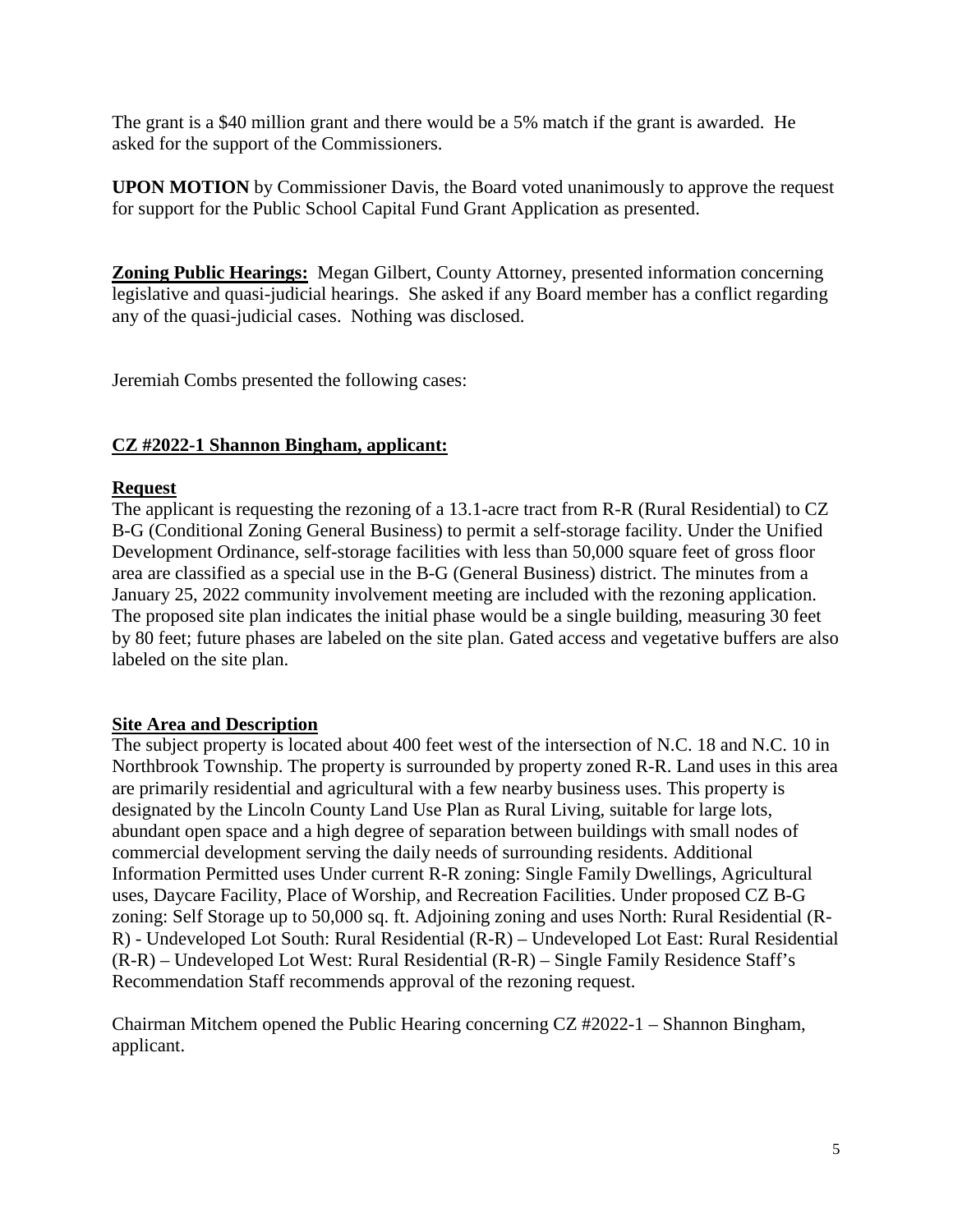David Ledford, spoke on behalf of the applicant and said he is here to answer any questions. He said there is a 45' Right of Way Easement.

Being no additional speakers, Chairman Mitchem closed the public hearing.

## **CZ #2022-2 – Stronach Properties, Inc., applicant:**

# **Request**

The applicant is requesting the rezoning of a 2.1-acre tract from R-R (Rural Residential) to CZ B-G (Conditional Zoning General Business) to permit a 10,500-square foot retail store. A site plan has been submitted as part of the rezoning application. Because this is a proposed rezoning to a conditional zoning district, if the request is approved, the property could only be used for the specified use in accordance with the approved site plan. Also included in this packet is a summary of the virtual community involvement meeting that was held on January 27, 2022.

# **Site Area and Description**

The subject property is located on the north side of Smokey Dan Kennel Road at the intersection with N.C. 10 in Northbrook Township. The property is adjoined by property zoned R-R, B-N (Neighborhood Business), and I-G (General Industrial). Land uses in this area include residential, agricultural, and commercial. This property is designated by the Lincoln County Land Use Plan as Rural Living, suitable for residential uses typically characterized by large lots, abundant open space and a high degree of separation between buildings, with small nodes of commercial activity such as gas stations, convenience stores or restaurants concentrated at rural crossroads, serving some daily needs of the surrounding rural population. The subject property is located in the Indian Creek WS-II Protected Area watershed district. In a separate application, the applicant is requesting a special use permit to exceed 12% impervious surface area as a special nonresidential intensity allocation.

# **Staff's Recommendation**

Staff recommends approval of the rezoning request.

Chairman Mitchem opened the Public Hearing concerning CZ #2022-2 – Stronach Properties, Inc, applicant.

Will Stronach, applicant, said he is here to answer any questions. He said their septic field will be 100' from any well. He said he is the developer and the store will be a Dollar Tree/Family Dollar store.

Cameron Todd Ware, Attorney for the applicant, said he is here to answer any questions.

Fred Nance, 2547 Smokey Dan Kennel Road, said he doesn't like this being considered a crossroads since it is a dead end road with no turn around. The adjoining building across from the lot is a junk yard and is not a pretty picture. He said he has nothing against this business, but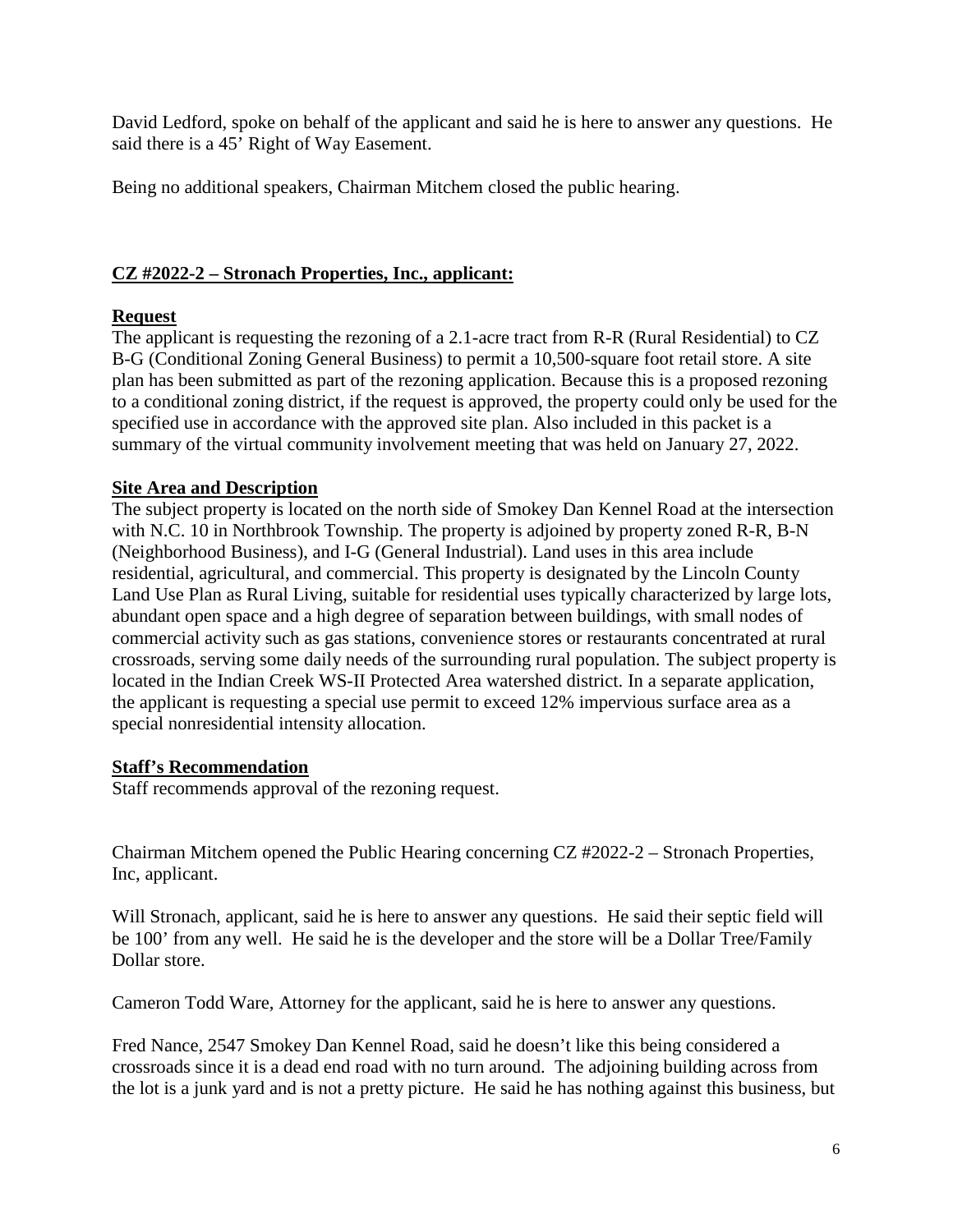they would like to see the residential area stay as it is. He said they are happy with the Dollar General and Honey's Supermarket. He said traffic is already bad there. Mr. Nance said they do not want this store there.

Winona Houser, 2568 Smokey Dan Kennel Road, said she lives 650 feet from the site. She asked what this will do to their property value and taxes.

Beverly Ellis, 2489 Smokey Dan Kennel Road, spoke on the traffic and accidents at the intersection.

Emma Price, 2602 Smokey Dan Kennel Road, said she is opposed to rezoning. She said she rents the house that is on the property currently and they were planning to buy it. She said the traffic is bad there and there are always accidents. She said this is not a good site for a Dollar Tree store.

Janice Westmoreland, 2586 Smokey Dan Kennel Road, said she moved there in December and would have not have moved there had she known a business was coming there. She said there is already a Dollar General, a grocery store and drug store, which is all they need.

Cassie Tuckey, 2346 Smokey Dan Kennel Road, said she lives at the end of Smokey Dan Kennel Road. She said full access will be on Smokey Dan Kennel Road, which is not a crossroads, but a rural dead end road. She said the arena has a sale every other weekend, but there are not people coming and going from the site every day. She said not one person has expressed any excitement for the project and their needs are already met. Ms. Tuckey said when they purchased their property, they looked at how it was zoned. She asked the Board to decline the request.

Keith Leonhardt, 2406 Smokey Dan Kennel Road, said his neighbors have hit nail on head. He said he has lived there all his life and they like it rural. He said the traffic is bad there and will be a real problem. He said Smokey Dan Kennel Road is a dead end road with no turnaround. He said it will not be a benefit to the community with the low paying jobs.

Being no additional speakers, Chairman Mitchem closed the public hearing.

Julie Mosteller presented the following:

# **ZMA #687 – Scott Holliday, applicant:**

# **Request**

The applicant is requesting the rezoning a .628 acre portion of a 2.36-acre lot from R-SF (Residential-Single Family) to R-S (Residential Suburban).

# **Site Area & Description**

The subject property is located on the east side of Salem Church Road about 1000 feet south of its intersection with Hill Road in Ironton Township. It is adjoined by property zoned R-S and R-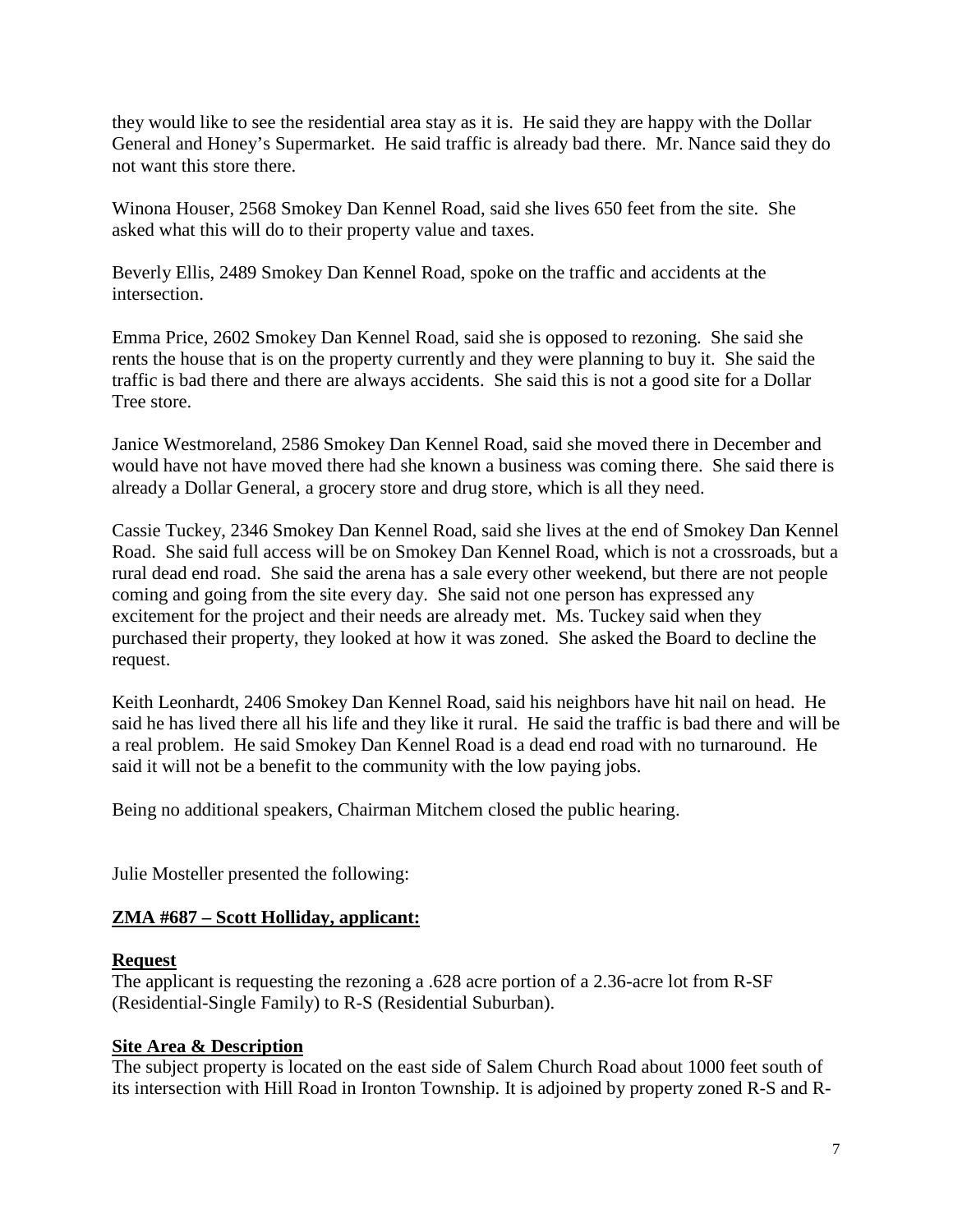SF. Land uses in this area are primarily residential. The subject property is located in an area designated by the Lincoln County Land Use Plan as Large Lot Residential.

#### **Additional Information Permitted uses**

Under current R-SF zoning: site-built houses, modular homes. Under proposed R-S zoning: twofamily houses, site built and modular houses are permitted by right. Townhomes and multifamily are allowed with a special use permit.

Adjoining zoning and uses East: zoned R-SF, site-built houses. South: zoned R-SF, site-built houses and 1 vacant lot. West (opposite side of Salem Church Road): zoned R-S, Site built houses. North: zoned R-S, duplexes.

Staff's Recommendation Staff recommends approval of the rezoning request.

Chairman Mitchem opened the Public Hearing concerning ZMA #687 – Scott Holliday, applicant.

Scott Holliday, applicant, said the duplex will have county water and a septic tank. He said he is only buying the portion of the lot to be rezoned to put one duplex on. The reminder of the 2.36 acre lot will remain R-SF.

Carlos Docouto, 2557 Devine Road, said he recently purchased the property. He said Scott will build a duplex on a portion and he will build a house on the remaining portion.

Bob Huss, 1475 Salem Church Road, said he came to speak against the request, but has since learned the request is not the whole 2.36 acres. He said he does not want to see his property devalued.

Rick Dabney, 1774 Whispering Pines Road, said he is one of the properties that backs up to this property. He said before he bought his home, he checked the zoning before purchasing his home. He said he would like to see it stay as is.

Sharon Dabney, 1774 Whispering Pines Road, said they moved there wanting to be in a neighborhood. She said the duplexes are not appealing

Beth Saine, 1750 Whispering Pines Road, said 6 properties will be affected by this rezoning. She asked the Board to leave the property R-SF.

John Beaver, 1410 Salem Church Road, said traffic is already bad there and more duplexes will be more families pulling out onto the road. He said he is opposed to the request.

Richard Blakely, 1935 Hidden Valley, said his concern is how much buffer will be there. He said he does not want anything that will decrease his property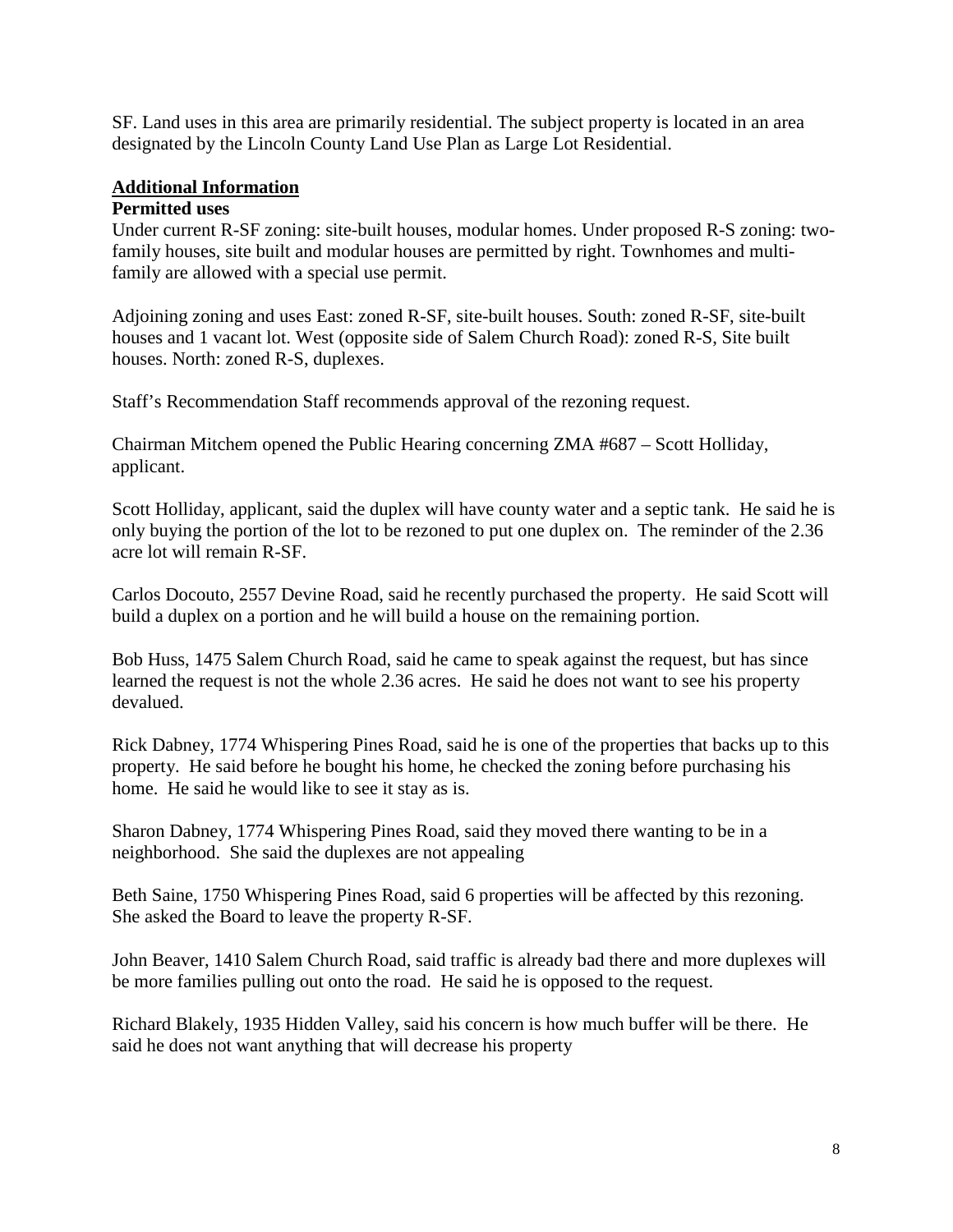Jeff Powell, 1424 Salem Church Road, confused with what will happen to the buffer after this is built. He said the portion left will be small.

Carlos Docouto said the lot will be 1.6 acres after the portion is taken away. He said it is 100' wide at the street.

Being no additional speakers, Chairman Mitchem closed the public hearing.

Jeremiah Combs presented the following:

# **ZMA #688 – Lincoln County Planning and Inspections Department, applicants:**

## **Request**

The applicant is requesting the rezoning of a 11.1-acre tract from PD-R (Planned Development-Residential) to R-SF (Residential Single-Family).

**Site Area & Description** The subject property is located on the north side of Graham Road at Captains Way in Catawba Springs Township. It is adjoined by property zoned R-SF and R-S (Suburban Residential). Land uses in this area are primarily residential. The subject property is located in an area designated by the Lincoln County Land Use Plan as Single-Family Neighborhood, suitable for a variety of single-family detached housing types with a density of 1.0 to 2.0 units per acre.

## **Additional Information**

The Lincoln County Board of Commissioners voted on September 12, 2011 to approve the rezoning of this property from R-SF (Residential Single-Family) to PD-R (Planned Development Residential) to permit the property to be developed in accordance with an approved master plan that calls for 12 "twin home" condominium units and seven lots for single-family houses. Section 9.20.8.A of the Unified Development Ordinance states that a vested right for a site specific vesting plan remains vested for a period of two years. The development of this property has not been initiated, and the 2011 plan is no longer vested.

## **Staff's Recommendation**

Staff recommends approval of the rezoning request.

Chairman Mitchem opened the Public Hearing concerning ZMA #688 – Lincoln County Planning and Inspections Department, applicant.

Don Almond, 8216 Mallard Road, said that he likes that it will go back to residential and would like to see this remain quality and not tiny sized lots.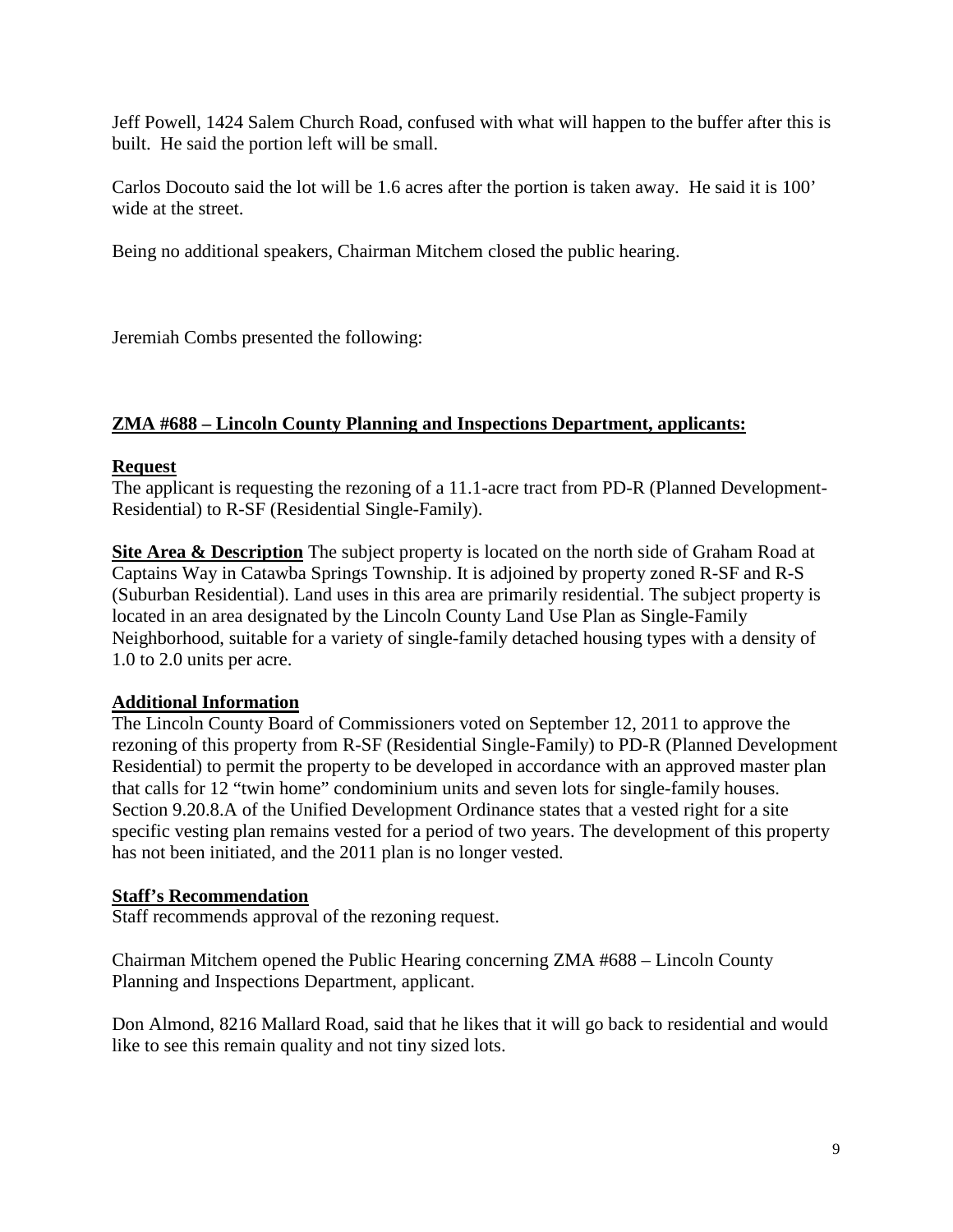Bruce Putnam, 8230 Mallard Road, said he likes that it is going back to R-SF, but asked if there is a planned development or if it is just moving it back to the original zoning. Jeremiah Combs stated that this is a staff initiated rezoning, there have been no inquiries on the property.

Being no additional speakers, Chairman Mitchem closed the public hearing.

Kelly Atkins recognized Davin Madden, the Assistant County Manager and welcomed him to his new position.

# **UDO Proposed Amendment #2022-1 – Lincoln County Planning and Inspections Department, applicant:**

# **Proposal**

The planning staff is proposing the following amendment to the Lincoln County Unified Development Ordinance: 1) Amend Article 9.8.7 to apply Level of Service Standards where new public streets intersect an existing street. 2) Amend Article 9.8.8 to eliminate the Application Modification Method of participating in the funding of a future intersection improvement to minimize the traffic-related effects identified in a traffic impact analysis.

# **Background**

The purpose of Amendment 1 is to apply the same standard of maintaining Level of Service C to newly created intersection as is applied to existing intersection. This proposal ensures that citizens utilizing newly created roads will not experience undue delay in exiting a newly created street.

The purpose of Amendment 2 is to eliminate the option of participation in the funding of a future intersection improvement by a developer in order to mitigate the traffic related effects identified in a Traffic Impact Analysis. The current option of participating in funding transportation improvements has yielded few positive results in the decade of existence of the mitigation option. This proposal would ensure that intersections are not further degraded by future development.

Chairman Mitchem opened the Public Hearing concerning UDO Proposed Amendment #2022-1 – Lincoln County Planning and Inspections Department, applicant.

Being no additional speakers, Chairman Mitchem closed the public hearing.

The Planning Board recessed their meeting to room 310 and Chairman Mitchem called for a brief recess. Chairman Mitchem called the meeting back to order.

Jordan Tubbs presented the following:

# **Plat Approval #53 – John Wilson, applicant:**

# **Request**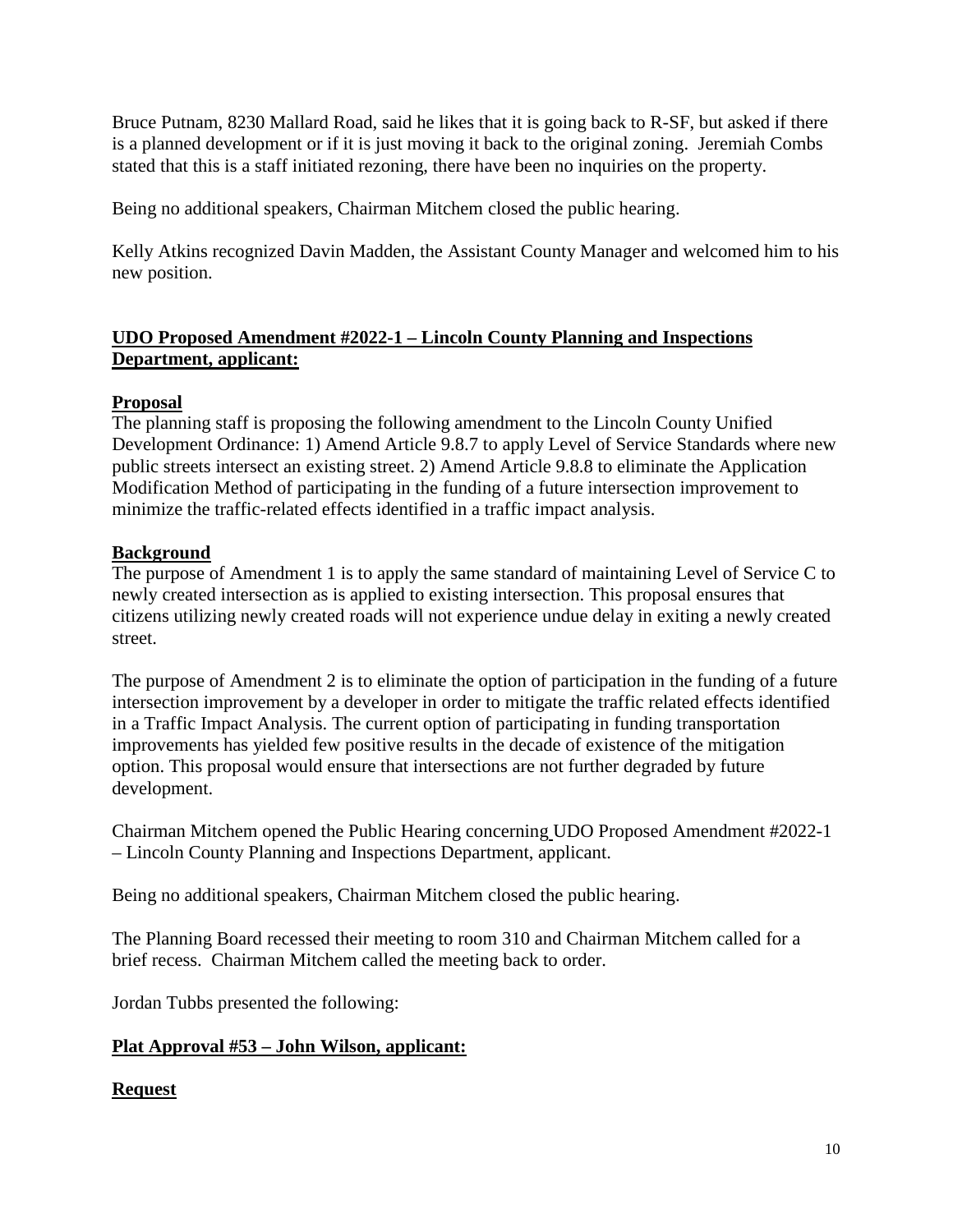The applicant is requesting approval of a preliminary plat review/ sketch plan for a 9 lot residential subdivision with a new public road. Article 9.6 of the Lincoln County Unified Development Ordinance states that all preliminary plats meeting the definition of a major subdivision shall be submitted to the Board of Commissioners, in the form of a quasi-judicial public hearing, for approval, disapproval, or approval with conditions.

# **Site Area & Description**

The 10.5-acre site is located on the south side of Grigg Road about 600 feet east of the intersection with Cat Square Road in Howards Creek Township. The subject property is zoned R-S (Suburban Residential). The adjoining properties are zoned R-S (Residential Suburban) and R-SF (Residential Single-Family). Land uses in this area include residential and agricultural uses.

# **Land Use Plan**

The Lincoln County Land Use plan designates this area as Large Lot Residential, suitable for single-family homes with densities of 0.20 – 1.35 units per acre.

Commissioner Sigmon asked if a sidewalk will be required. Andrew Bryant clarified that sidewalks are not required for any subdivision with lots greater than one acre.

Chairman Mitchem opened the Public Hearing concerning Plat Approval #53 – John Wilson, applicant.

John Wilson, applicant, asked the Board to consider striking the sidewalks from the Findings of Fact, so that sidewalks are not required. He said he prepared the Findings of Fact and would like to incorporate them into his testimony striking the requirement for sidewalks.

Being no additional speakers, Chairman Mitchem closed the public hearing.

**UPON MOTION** by Commissioner McCall, the Board voted unanimously to approve the Findings of Fact, striking the wording concerning sidewalks being required.

**UPON MOTION** by Commissioner McCall, the Board voted unanimously to approve Plat Approval #53 – John Wilson, applicant, based on the Findings of Fact with the wording concerning sidewalks removed.

Jeremiah Combs presented the following:

## **WSSUP #29 – Stronach Properties, Inc., applicant:**

## **Request**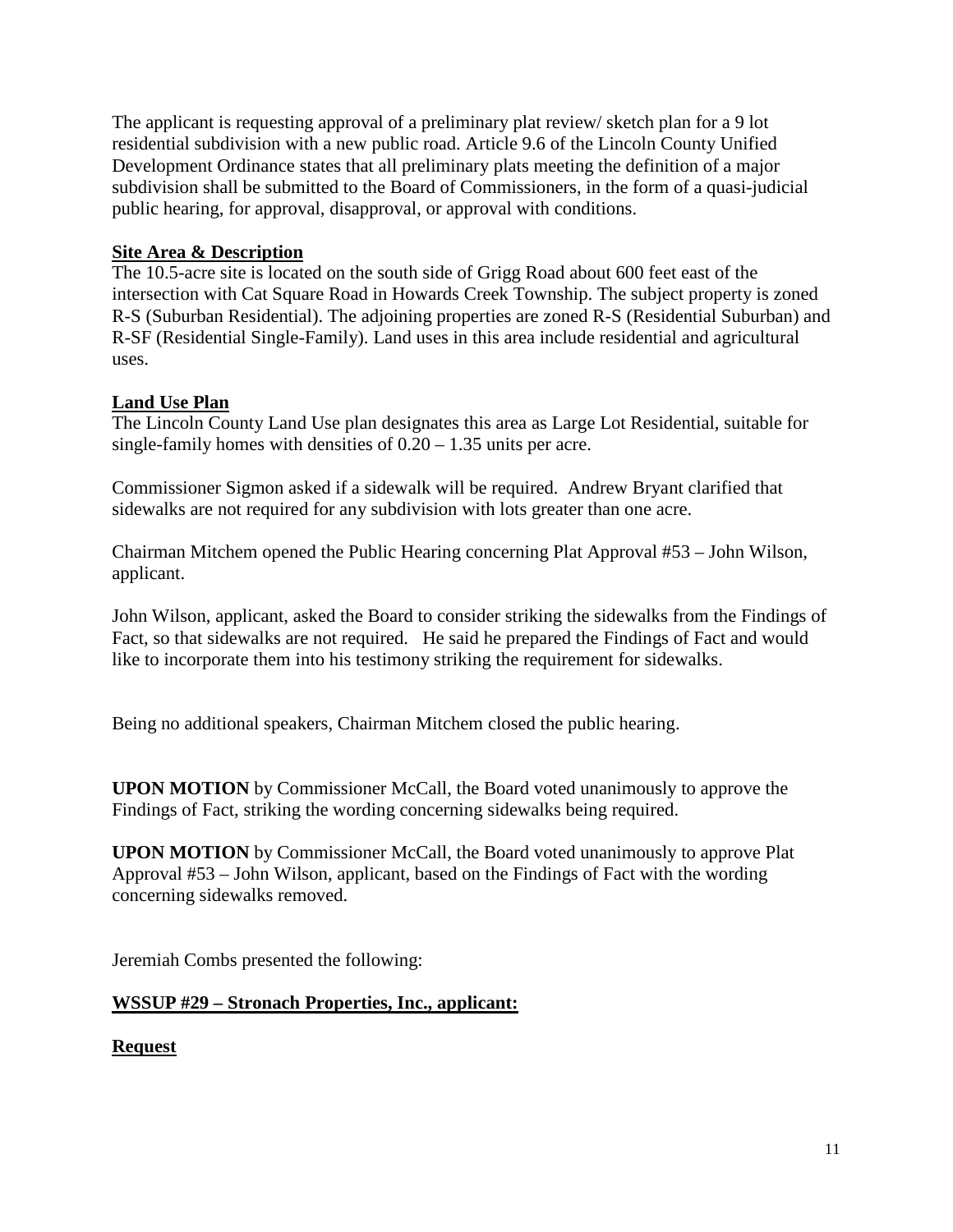The applicant is requesting a special use permit to exceed 12% impervious surface area in the Indian Creek WS-II Protected Area watershed district as a special nonresidential intensity allocation under the 10/70 option. The applicant is proposing to develop a 2.1-acre site for a retail store, with 42% impervious surface area.

Under the 10/70 option, 10 percent of the acreage in a watershed district may be developed with new nonresidential projects having up to 70% impervious surface area. Approval is on a projectby-project basis, subject to the issuance of a special use permit by the Board of Commissioners. One of the findings of fact that must be made in approving a permit for a special nonresidential intensity allocation is that the project will substantially increase the county's tax base or otherwise significantly promote or expand economic development and/or job opportunities, or serve a community purpose such as a place of worship, school, or other community facility.

The Indian Creek watershed covers 23,732 acres. To date, a total of 13.3 acres has been allocated under the 10/70 option. If this request is approved, 2,357.8 acres would be available for future allocation.

## **Site Area and Description**

The subject property is located on the north side of Smokey Dan Kennel Road at the intersection with N.C. 10 in Northbrook Township. It is adjoined by property zoned R-R, B-N (Neighborhood Business), and I-G (General Industrial). Land uses in this area include residential, agricultural, and commercial. This property is designated by the Lincoln County Land Use Plan as Rural Living, suitable for residential uses typically characterized by large lots, abundant open space and a high degree of separation between buildings, with small nodes of commercial activity such as gas stations, convenience stores or restaurants concentrated at rural crossroads, serving some daily needs of the surrounding rural population.

Chairman Mitchem opened the Public Hearing concerning WSSUP #29 – Stronach Properties, Inc., applicant.

Will Stronach, applicant, said he prepared the proposed Findings of Fact and would like to include them in his testimony.

Commissioner Sigmon asked if there will be 2 driveways – one on Highway 10 and one on Smokey Dan Kennel Road. Mr. Stronach said this is correct.

Being no additional speakers, Chairman Mitchem closed the public hearing.

**UPON MOTION** by Commissioner Cesena, the Board voted unanimously to table a vote until the next meeting.

**Updated Bylaws for the Council on Aging:** Kathryn Saine presented the following:

Bylaws have not been updated since 2019. The Bylaws Committee wanted to make changes to membership requirements to ensure agencies receiving HCCBG funds are permanently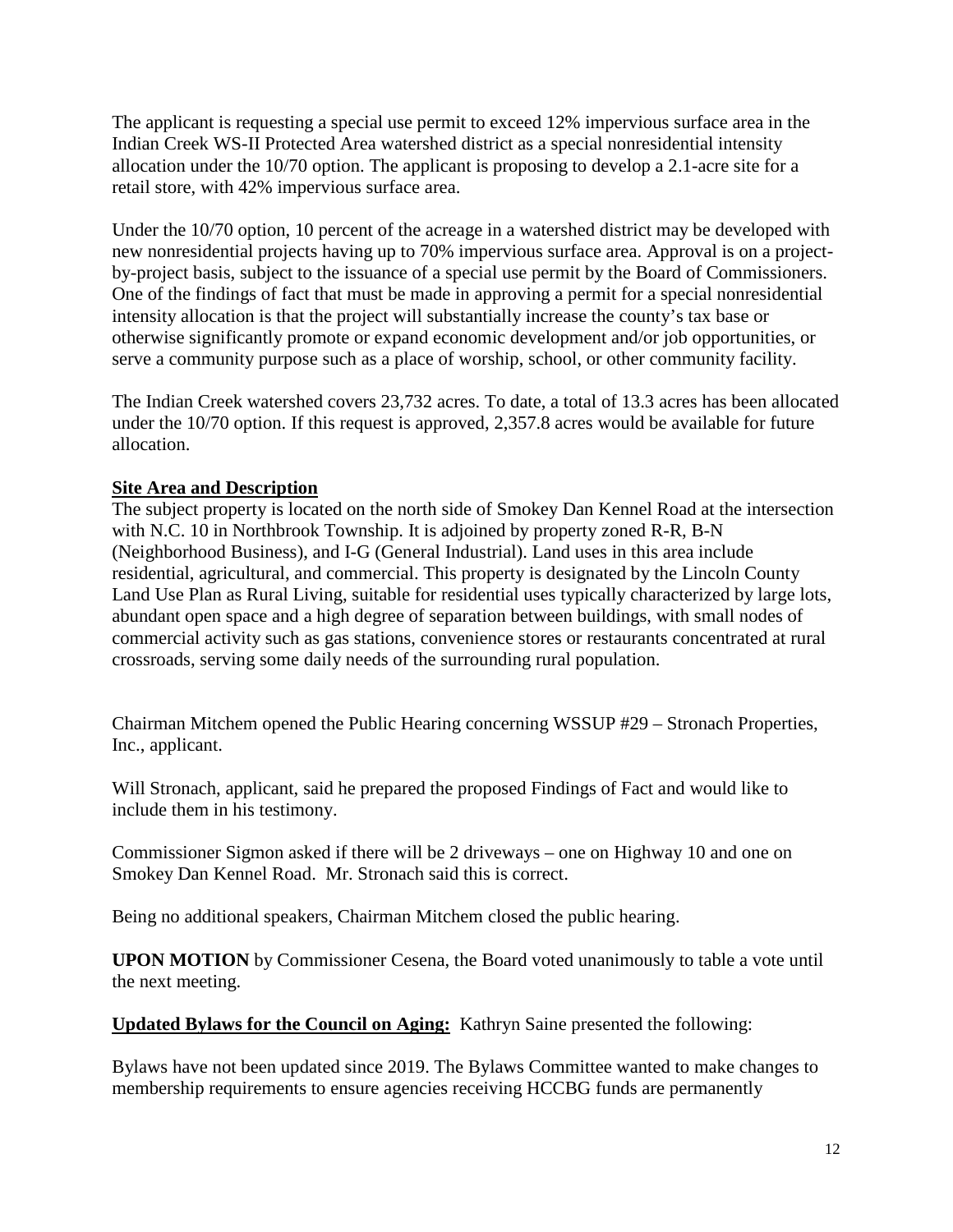represented. They also made changes regarding the removal of inactive members, included provisions for in-person or virtual attendance to meetings and voting rules.

Commissioner Cesena asked if there are any requirements for townships and also if the terms could be 3 years instead of 2. She said she could take these items back to the Bylaw Committee for their recommendation.

**UPON MOTION** by Commissioner Cesena, the Board voted unanimously to approve the Bylaws as written.

Commissioner Davis thanked Kathryn Saine for what she does for the seniors of Lincoln County.

**Audit Contract:** Deanna Rios presented the annual contract with Martin Starnes & Associates for the annual County Financial Audit. The amount will be \$80,560 for the financial audit for 6/30/22.

**UPON MOTION** by Commissioner Sigmon, the Board voted unanimously to approve the Audit Contract as presented.

**Approval and Acceptance of \$40,000 SLNC Adapting Technology Grant Funds:** Jennifer Sackett presented the following:

The library has been awarded a SLNC Adapting Technology Grant in the amount of \$40,000. The Lincoln County Public Library will use the grant funding for the "Tech-spansion" project to enhance existing library digital services as well as services provided through the library's makerspaces. Both of these programs have been important in how the library addresses community needs that arose from the onset and continuation of the Covid-19 pandemic. No matching funds are required.

**UPON MOTION** by Commissioner McCall, the Board voted unanimously to approve and accept the \$40,000 SLNC Adapting Technology Grant funds as presented.

**Public Comments**: Chairman Mitchem opened Public Comments.

Steve and Jan Walton, 1739 North Ingleside Farm Road, spoke concerning the discharge of firearms near their home. They asked the Board to look into this issue and give them some relief.

Commissioner Cesena said he has looked into this matter and the Board will have to enact an Ordinance to address the issue. The Board will continue to research this issue to come up with a solution.

Being no additional speakers, Chairman Mitchem closed Public Comments